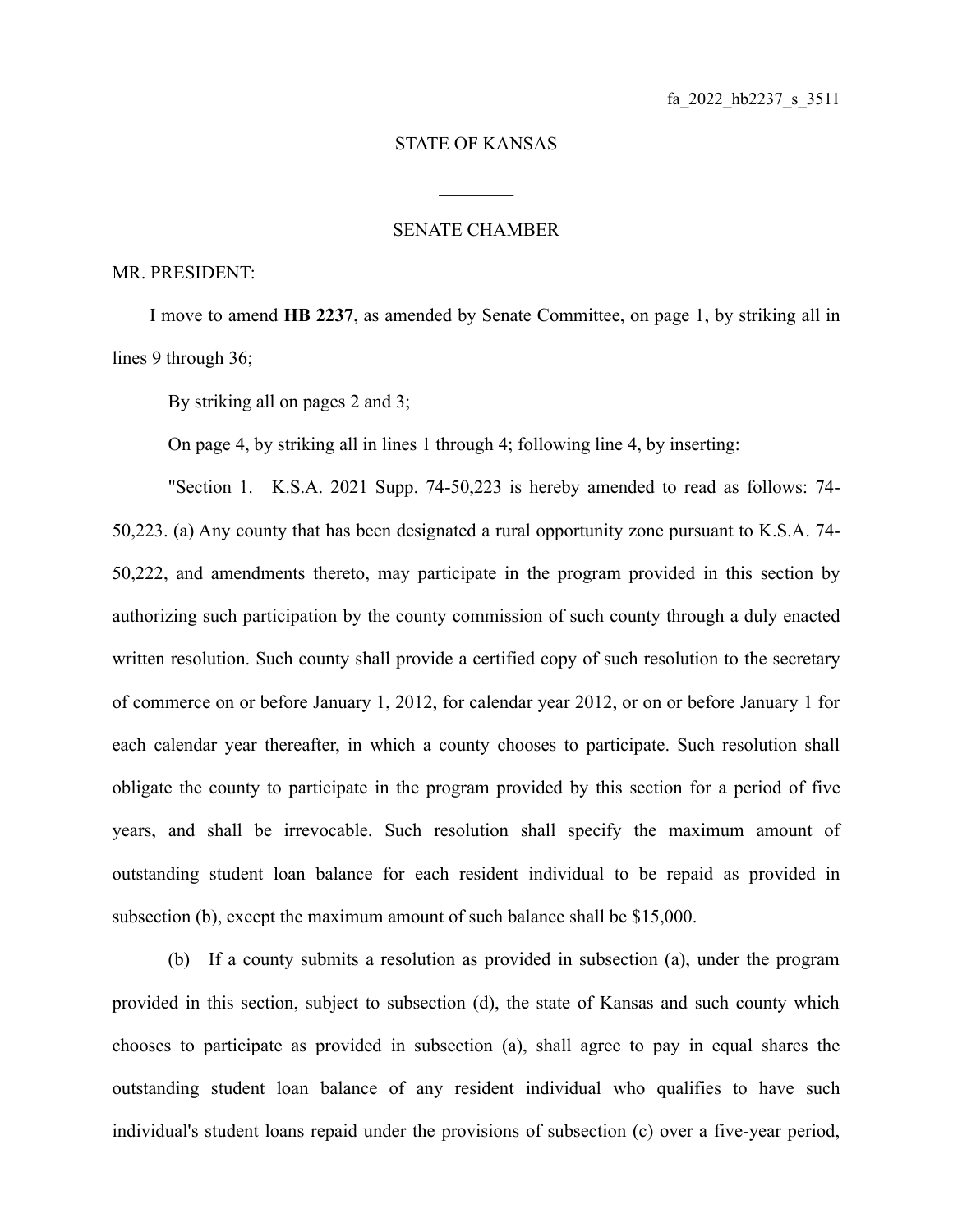except that the maximum amount of such balance shall be \$15,000. The amount of such repayment shall be equal to 20% of the outstanding student loan balance of the individual in a year over the five-year repayment period. The state of Kansas is not obligated to pay the student loan balance of any resident individual who qualifies pursuant to subsection (c) prior to the county submitting a resolution to the secretary pursuant to subsection (a). Each such county shall certify to the secretary that such county has made the payment required by this subsection.

(c) A resident individual shall be entitled to have such individual's outstanding student loan balance paid for attendance at an institution of higher education where such resident individual earned an associate, bachelor or post-graduate degree under the provisions of this section when such resident individual establishes domicile in a county designated as a rural opportunity zone which participates in the program as provided in subsection (a), on and after the date in which such county commenced such participation, and prior to July 1, 2023 2026. Such resident individual may enroll in this program in a form and manner prescribed by the secretary. Subject to subsection (d), once enrolled such resident individual shall be entitled to full participation in the program for five years, except that if the resident individual relocates outside the rural opportunity zone for which the resident individual first qualified, such resident individual forfeits such individual's eligibility to participate, and obligations under this section of the state and the county terminate. No resident individual shall enroll and be eligible to participate in this program after June 30, 2023 2026.

(d) The provisions of this act shall be subject to appropriation acts. Nothing in this act guarantees a resident individual a right to the benefits provided in this section. The county may continue to participate even if the state does not participate.

(e) The secretary shall adopt rules and regulations necessary to administer the provisions of this section.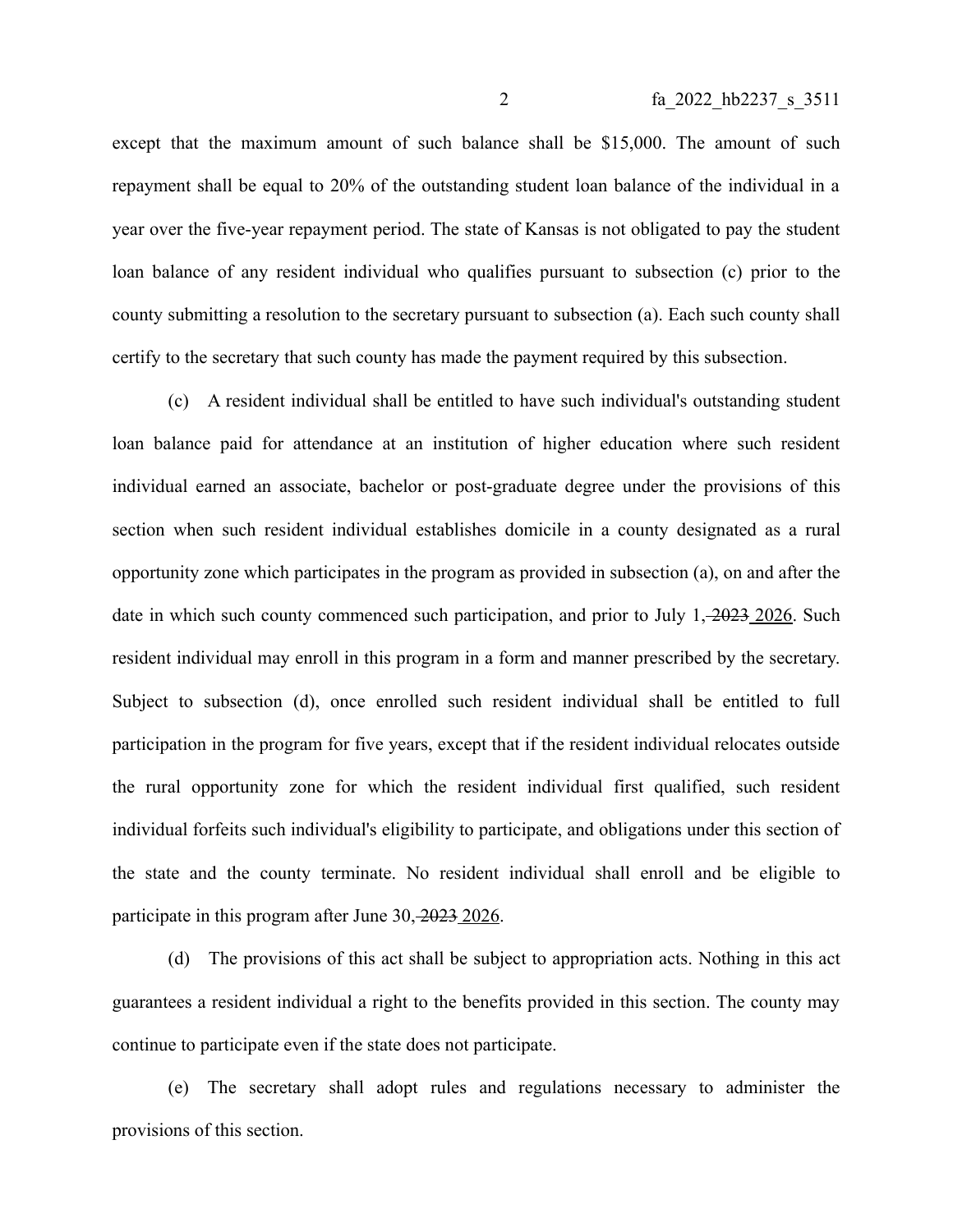(f) On January 1, 2012, and annually thereafter until January  $1, -2024$  2027, the secretary of commerce shall report to the senate committee on assessment and taxation and the house of representatives committee on taxation as to how many residents applied for the rural opportunity zone tax credit.

Sec. 2. K.S.A. 2021 Supp. 79-32,267 is hereby amended to read as follows: 79-32,267. (a) For taxable years commencing after December 31, 2011, and before January 1, 2024 2027, there shall be allowed as a credit against the tax liability of a resident individual taxpayer an amount equal to the resident individual's income tax liability under the provisions of the Kansas income tax act, when the resident individual:

 $(1)$  (A) Establishes domicile in a rural opportunity zone on or after July 1, 2011, and prior to January  $1, -2023, -2026$ , and was domiciled outside this state for five or more years immediately prior to establishing their domicile in a rural opportunity zone in this state;

 $\left(\frac{2}{\sqrt{B}}\right)$  had Kansas source income less than \$10,000 in any one year for five or more years immediately prior to establishing their domicile in a rural opportunity zone in this state; and

 $(3)(C)$  was domiciled in a rural opportunity zone during the entire taxable year for which such credit is claimed; or

(2) (A) establishes domicile in a rural opportunity zone on or after July 1, 2021, and prior to January 1, 2026, and was domiciled in a metropolitan county as defined in K.S.A. 75- 50,211, and amendments thereto, immediately prior to establishing their domicile in a rural opportunity zone in this state; and

(B) was domiciled in a rural opportunity zone during the entire taxable year for which such credit is claimed.

(b) A resident individual may claim the credit authorized by this section for not more